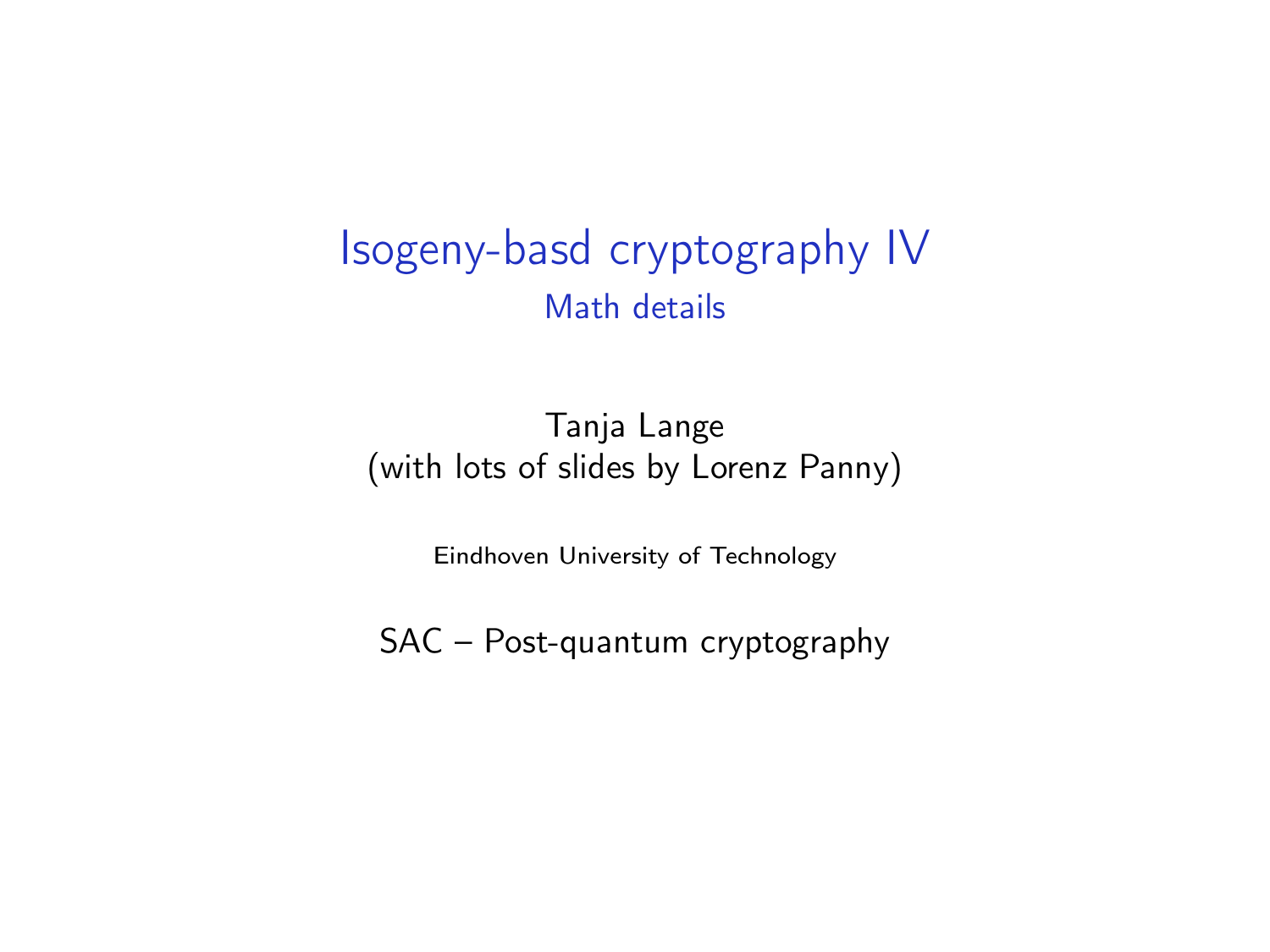# Isogenies and endomorphism rings

An isogeny of elliptic curves is a non-zero map  $\varphi:E\to E'$ 

- $\blacktriangleright$  given by rational functions
- $\triangleright$  that is a group homomorphism.

The degree d of a separable isogeny is the size of its kernel  $d = \text{ker}(\varphi)$ .

For isogeny  $\varphi : E \to E'$  there exists a unique dual isogeny  $\hat{\varphi} : E' \to E$ .

The composition  $\hat{\varphi} \circ \varphi$  is the multiplication-by-d map on E and  $\varphi \circ \hat{\varphi}$  the multiplication-by-d map on E', where  $d = \deg(\varphi) = \deg(\hat{\varphi})$ .

An endomorphism is an isogeny from a curve  $E$  to itself.

The set of endomorphisms forms a ring  $End(E)$  under + and  $\circ$ .

The ring of k-rational endomorphisms of  $E/k$  is denoted  $\text{End}_k(E)$ .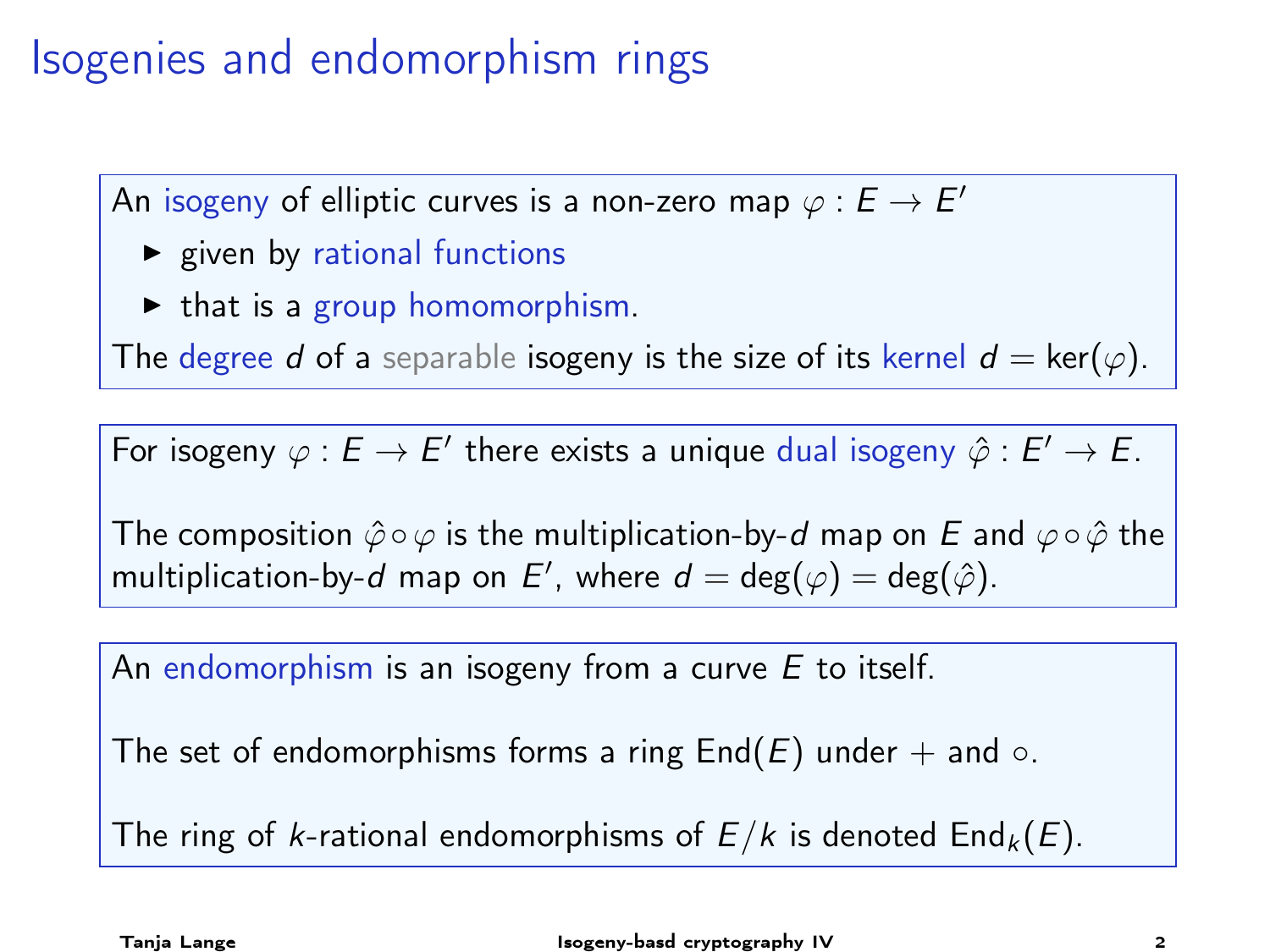We now focus on curves over finite fields  $\mathbb{F}_q, q = p^k.$ 

There are only finitely many pairs  $(x, y)$  that can satisfy the curve equation, thus there are only finitely many points on  $E(\mathbb{F}_q)$ .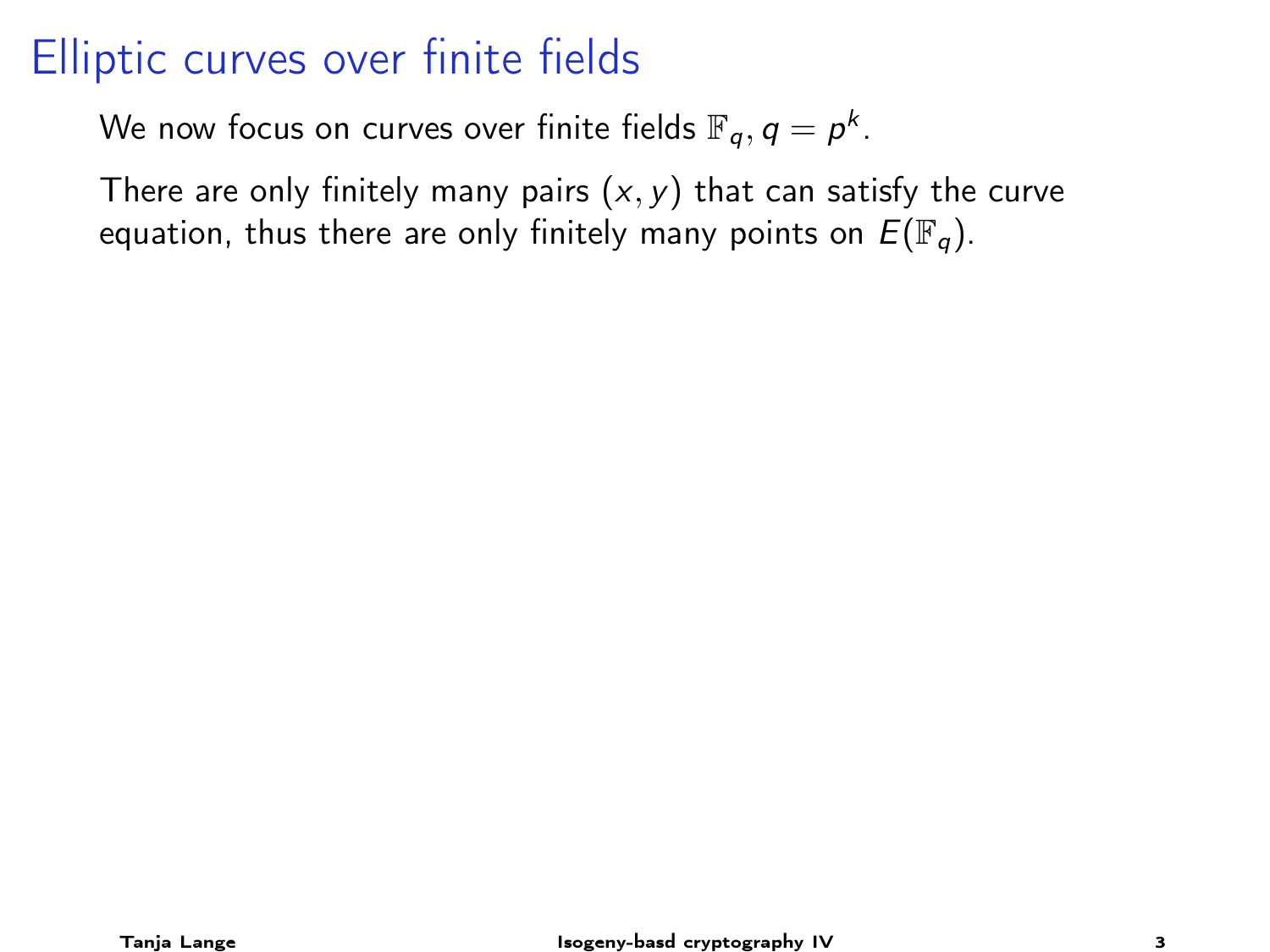We now focus on curves over finite fields  $\mathbb{F}_q, q = p^k.$ 

There are only finitely many pairs  $(x, y)$  that can satisfy the curve equation, thus there are only finitely many points on  $E(\mathbb{F}_q)$ .

Hasse Interval:

$$
\#E(\mathbb{F}_q)\in [q+1-2\sqrt{q}, q+1+2\sqrt{q}]
$$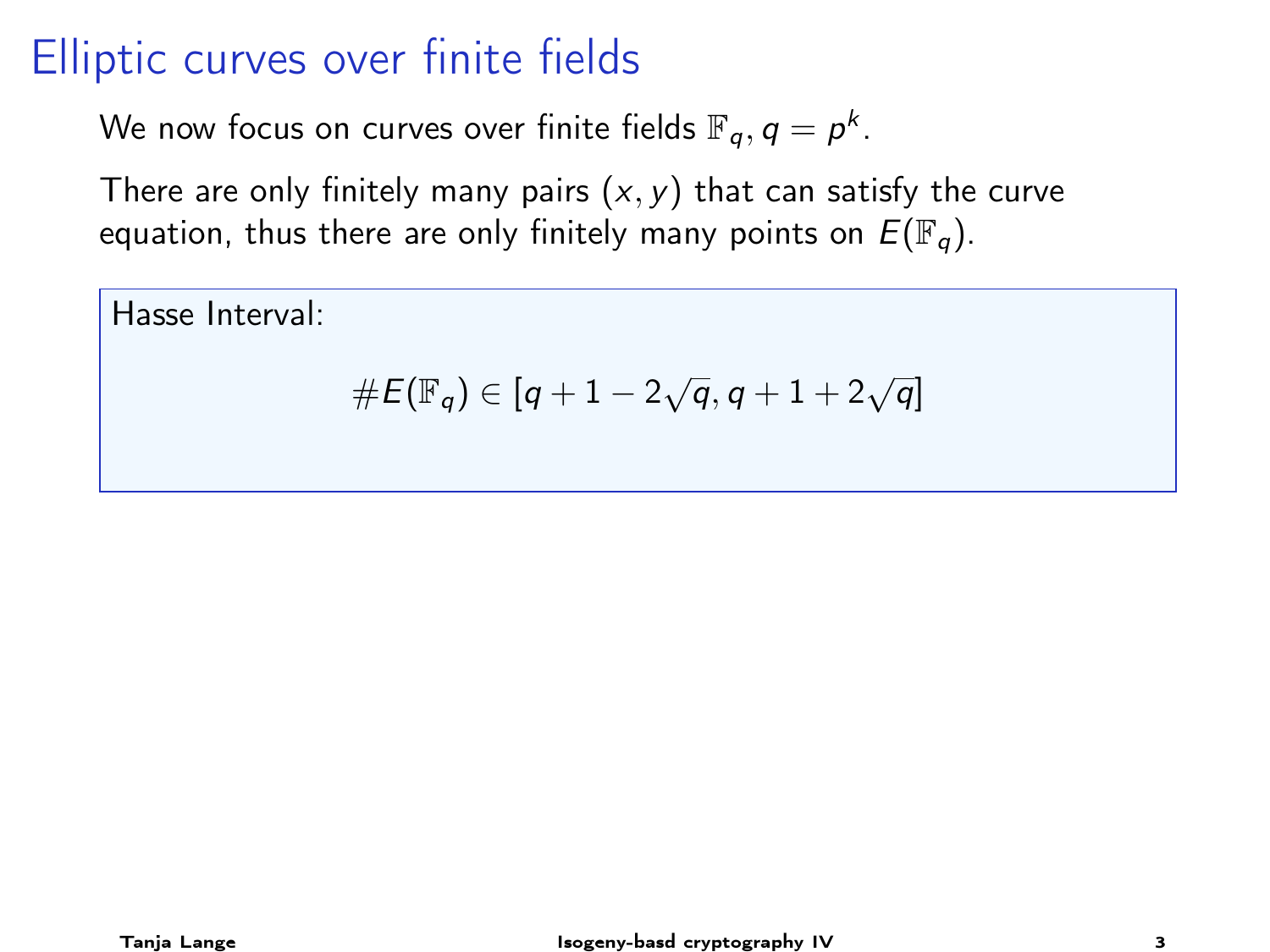We now focus on curves over finite fields  $\mathbb{F}_q, q = p^k.$ 

There are only finitely many pairs  $(x, y)$  that can satisfy the curve equation, thus there are only finitely many points on  $E(\mathbb{F}_q)$ .

Hasse Interval:

$$
\#E(\mathbb{F}_q)\in [q+1-2\sqrt{q}, q+1+2\sqrt{q}]
$$

The following are equivalent definitions of *supersingular* curves:

$$
\blacktriangleright \#E(\mathbb{F}_q) = q + 1 - t \text{ with } t \equiv 0 \text{ mod } p.
$$

$$
\triangleright \ \ E[p] = \{\infty\}.
$$
  
Note that  $E[n] = \{P \in E(\overline{\mathbb{F}_p}) \mid nP = \infty\}.$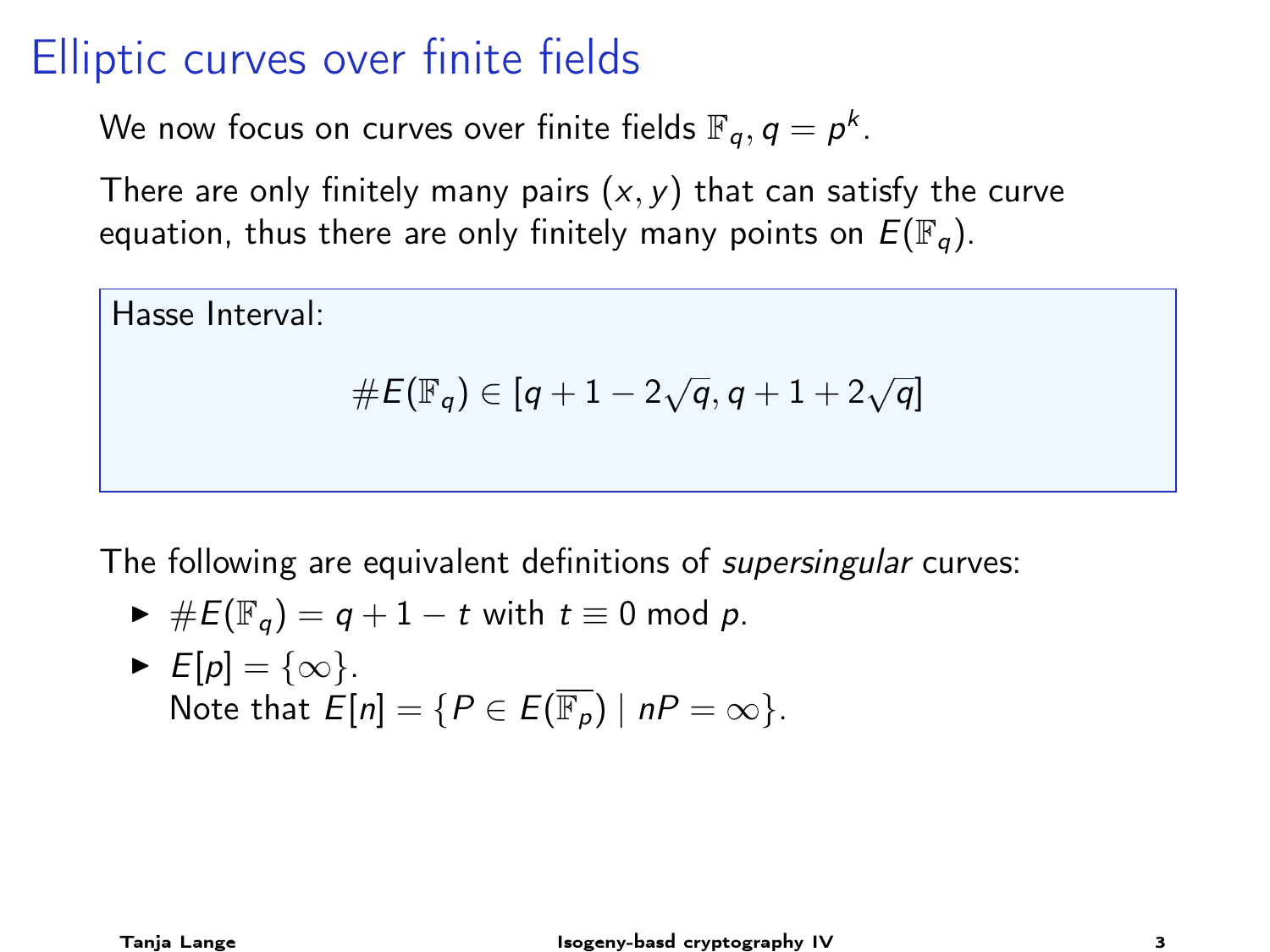We now focus on curves over finite fields  $\mathbb{F}_q, q = p^k.$ 

There are only finitely many pairs  $(x, y)$  that can satisfy the curve equation, thus there are only finitely many points on  $E(\mathbb{F}_q)$ .

Hasse Interval:

$$
\#E(\mathbb{F}_q)\in [q+1-2\sqrt{q}, q+1+2\sqrt{q}]
$$

The following are equivalent definitions of *supersingular* curves:

$$
\blacktriangleright \#E(\mathbb{F}_q) = q + 1 - t \text{ with } t \equiv 0 \text{ mod } p.
$$

$$
\triangleright \ \ E[p] = \{\infty\}.
$$
  
Note that  $E[n] = \{P \in E(\overline{\mathbb{F}_p}) \mid nP = \infty\}.$ 

For  $p > 3$  the only  $t \in [-2\sqrt{p}, 2\sqrt{p}]$  with  $t \equiv 0$  mod  $p$  is  $t = 0$ .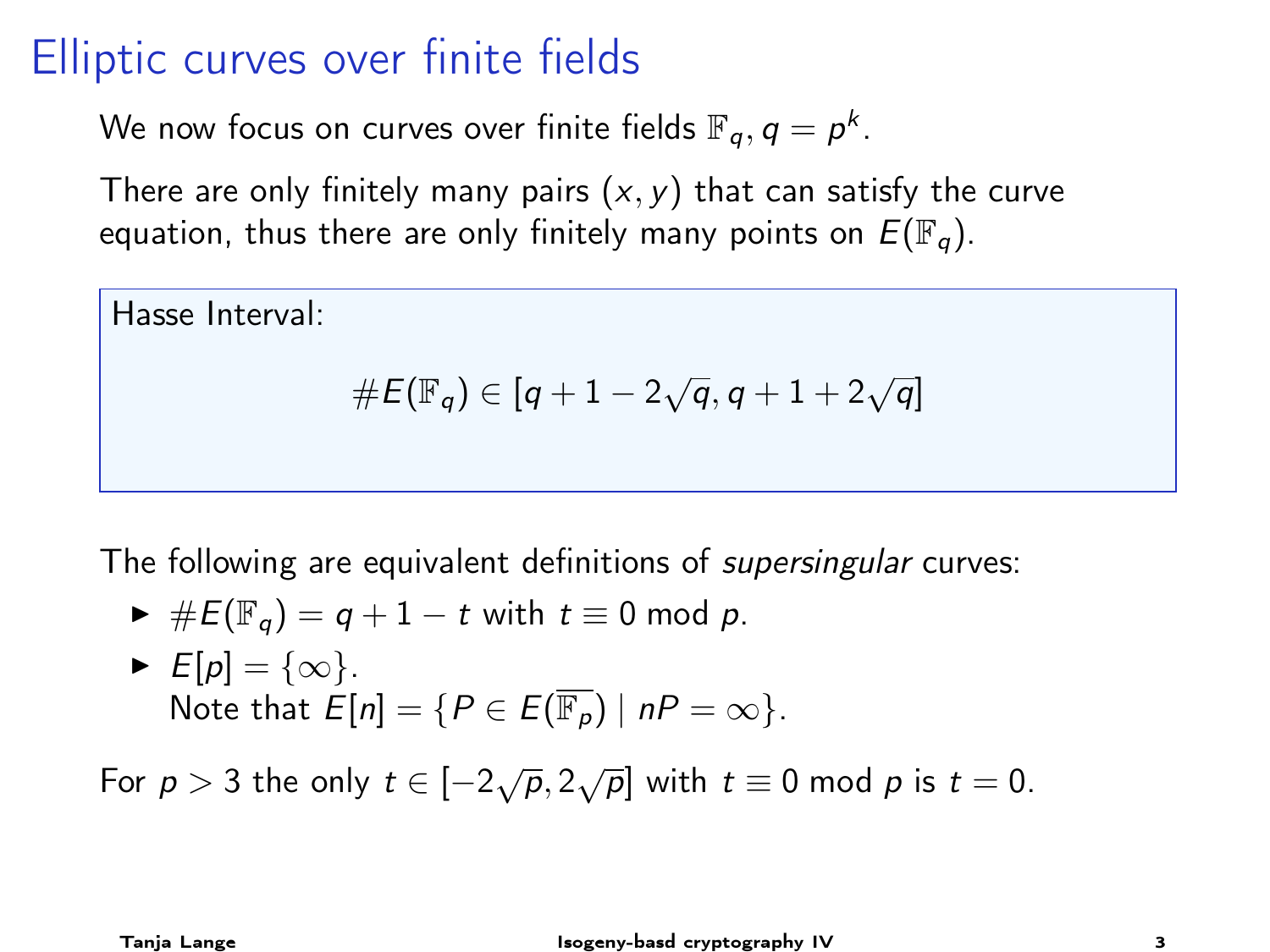We now focus on curves over finite fields  $\mathbb{F}_q, q = p^k.$ 

There are only finitely many pairs  $(x, y)$  that can satisfy the curve equation, thus there are only finitely many points on  $E(\mathbb{F}_q)$ .

Hasse Interval:

$$
\#E(\mathbb{F}_q)\in [q+1-2\sqrt{q}, q+1+2\sqrt{q}]
$$

The following are equivalent definitions of *supersingular* curves:

$$
\blacktriangleright \#E(\mathbb{F}_q) = q + 1 - t \text{ with } t \equiv 0 \text{ mod } p.
$$

$$
\triangleright \ \ E[p] = \{\infty\}.
$$
  
Note that  $E[n] = \{P \in E(\overline{\mathbb{F}_p}) \mid nP = \infty\}.$ 

For  $p > 3$  the only  $t \in [-2\sqrt{p}, 2\sqrt{p}]$  with  $t \equiv 0$  mod  $p$  is  $t = 0$ . Thus  $\#E(\mathbb{F}_p) = p + 1$ ,  $\#E(\mathbb{F}_{p^2}) \in \{ (p-1)^2, p^2 + 1, (p+1)^2 \}$ for supersingular curves and  $p > 3$ .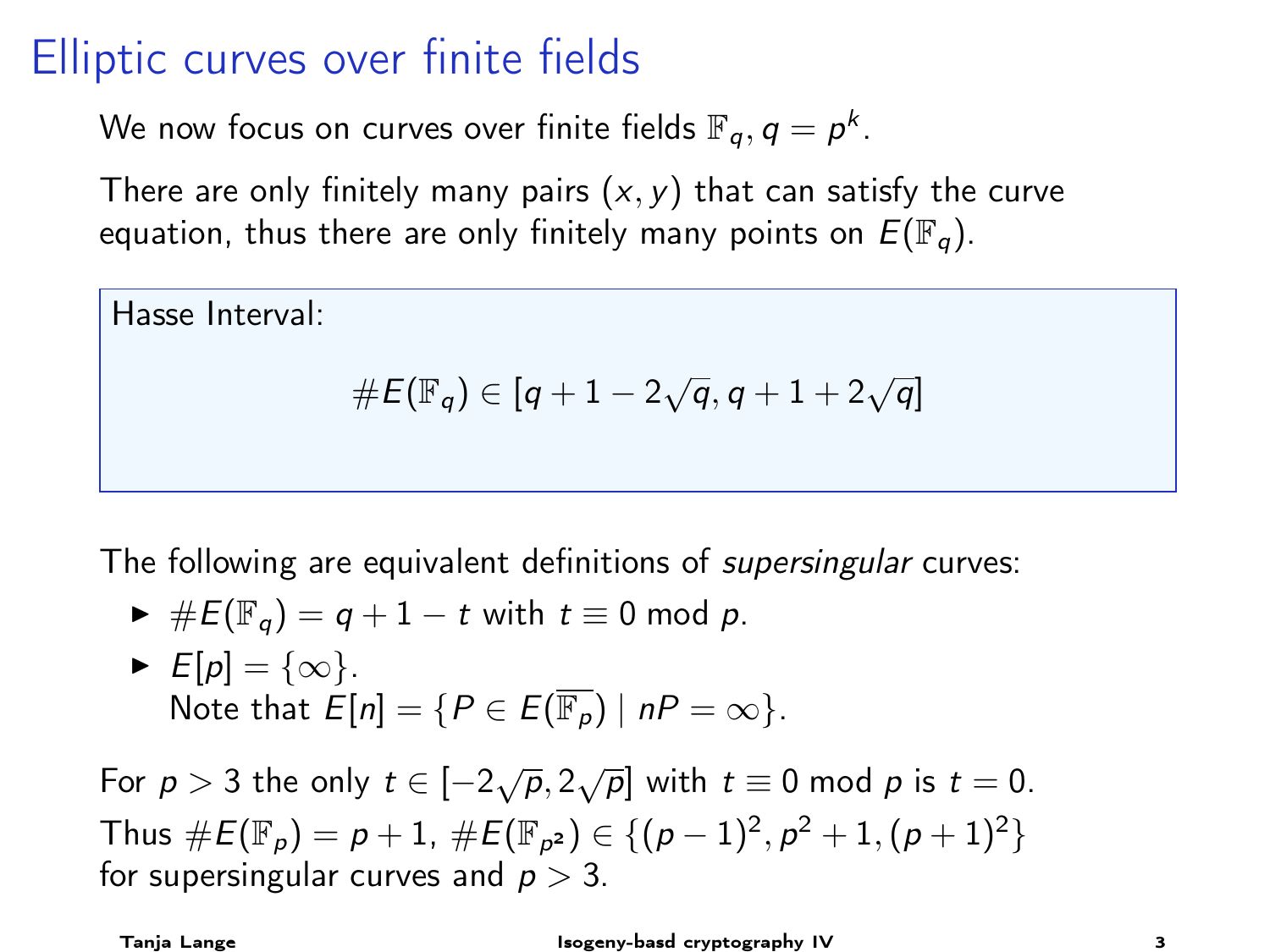$E'/k$  is a twist of elliptic curve  $E/k$  if  $E'$  is isomorphic to E over  $\bar{k}$ .

For  $E : y^2 = x^3 + Ax^2 + x$  over  $\mathbb{F}_p$  with  $p \equiv 3$  mod 4  $E'$ :  $-y^2 = x^3 + Ax^2 + x$  is isomorphic to E via √

$$
(x,y)\mapsto (x,\sqrt{-1}y).
$$

This map is defined over  $\mathbb{F}_{p^2}$ , so this is a quadratic twist.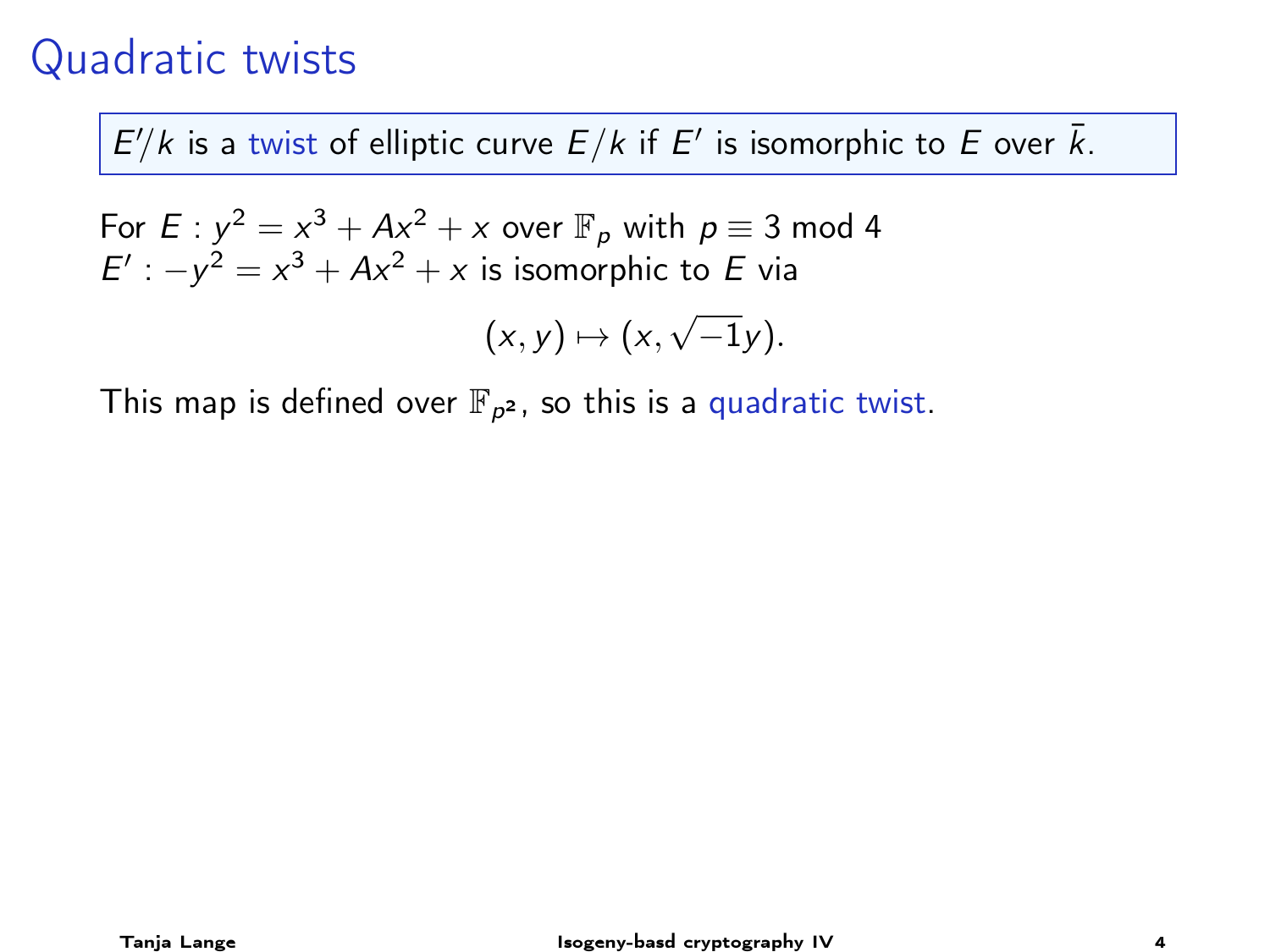$E'/k$  is a twist of elliptic curve  $E/k$  if  $E'$  is isomorphic to E over  $\bar{k}$ .

For 
$$
E: y^2 = x^3 + Ax^2 + x
$$
 over  $\mathbb{F}_p$  with  $p \equiv 3 \mod 4$   
 $E': -y^2 = x^3 + Ax^2 + x$  is isomorphic to  $E$  via

$$
(x,y)\mapsto (x,\sqrt{-1}y).
$$

This map is defined over  $\mathbb{F}_{p^2}$ , so this is a quadratic twist.

 $E'$  is not in Weierstrass form (does not have the right shape). E' is isomorphic to  $E'': y^2 = x^3 - Ax^2 + x$  via  $(x, y) \mapsto (-x, y)$  over  $\mathbb{F}_p$ .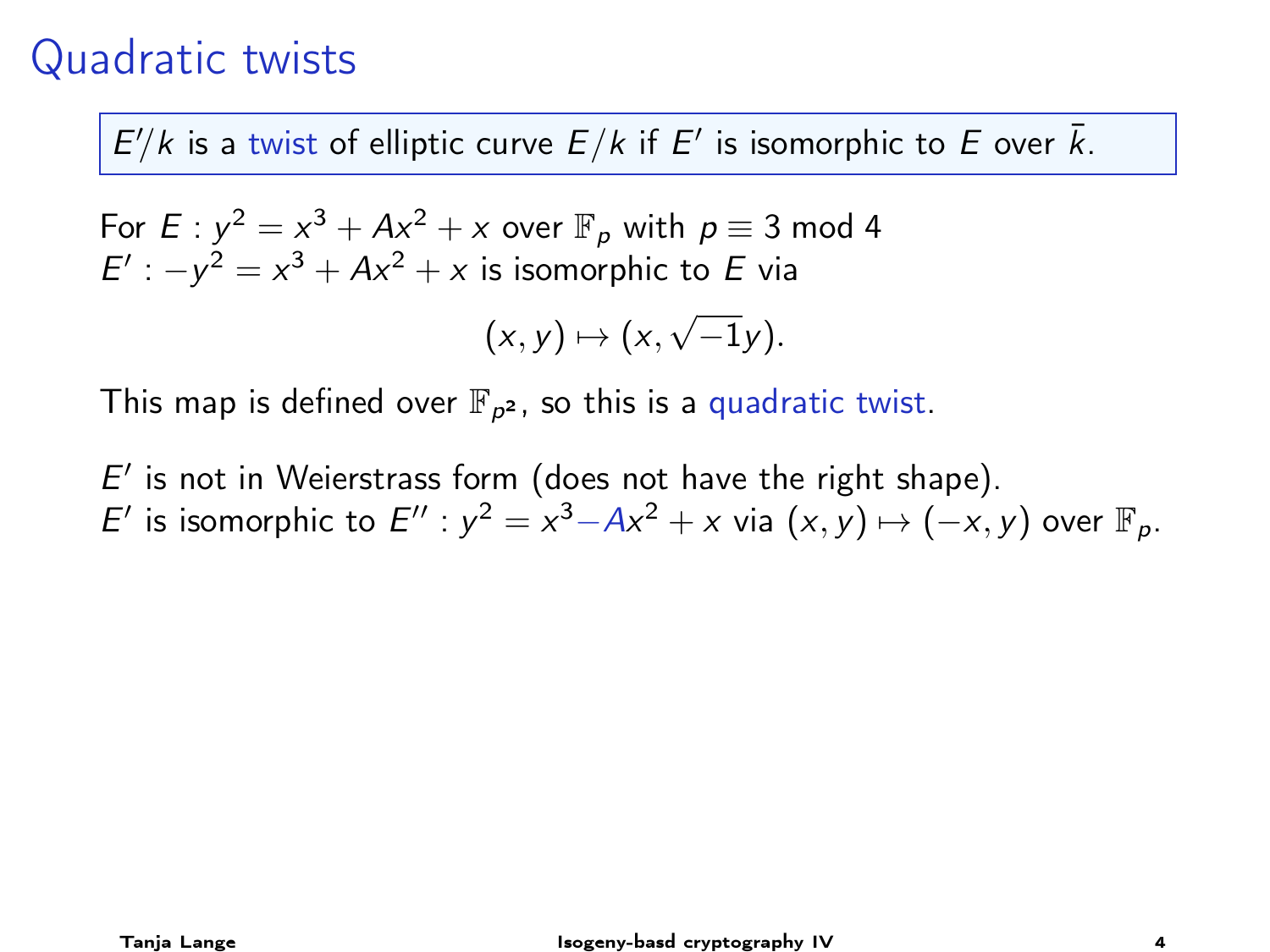$E'/k$  is a twist of elliptic curve  $E/k$  if  $E'$  is isomorphic to E over  $\bar{k}$ .

For 
$$
E: y^2 = x^3 + Ax^2 + x
$$
 over  $\mathbb{F}_p$  with  $p \equiv 3 \mod 4$   
\n $E': -y^2 = x^3 + Ax^2 + x$  is isomorphic to  $E$  via  
\n $(x, y) \mapsto (x, \sqrt{-1}y)$ .

This map is defined over  $\mathbb{F}_{p^2}$ , so this is a quadratic twist.

 $E'$  is not in Weierstrass form (does not have the right shape). E' is isomorphic to  $E'': y^2 = x^3 - Ax^2 + x$  via  $(x, y) \mapsto (-x, y)$  over  $\mathbb{F}_p$ .

Each  $x \in \mathbb{F}_p$  satisfies one of

- ►  $x^3 + Ax^2 + x$  is a square in  $\mathbb{F}_p$ , thus there are two points  $(x, \pm \sqrt{x^3 + Ax^2 + x})$  in  $E(\mathbb{F}_p)$ .
- $\triangleright$   $x^3 + Ax^2 + x$  is not a square in  $\mathbb{F}_p$ , thus there are two points  $(x, \pm \sqrt{-(x^3 + Ax^2 + x)})$  in  $E'(\mathbb{F}_p)$ .
- $\blacktriangleright x^3 + Ax^2 + x = 0$ , thus  $(x, 0)$  is a point in  $E(\mathbb{F}_p)$  and in  $E'(\mathbb{F}_p)$ .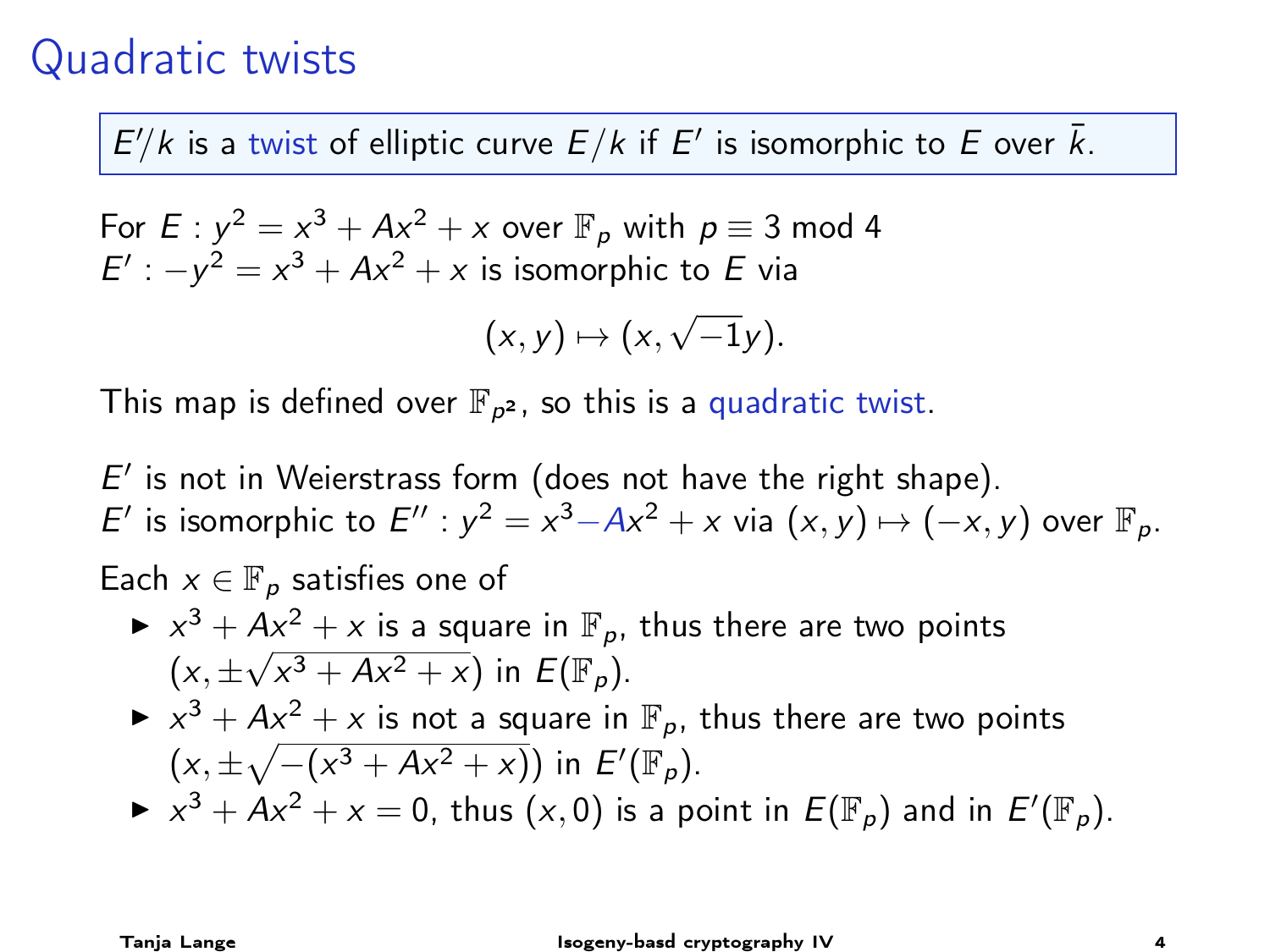$E'/k$  is a twist of elliptic curve  $E/k$  if  $E'$  is isomorphic to E over  $\bar{k}$ .

For 
$$
E: y^2 = x^3 + Ax^2 + x
$$
 over  $\mathbb{F}_p$  with  $p \equiv 3 \mod 4$   
\n $E': -y^2 = x^3 + Ax^2 + x$  is isomorphic to  $E$  via  
\n $(x, y) \mapsto (x, \sqrt{-1}y)$ .

This map is defined over  $\mathbb{F}_{p^2}$ , so this is a quadratic twist.

 $E'$  is not in Weierstrass form (does not have the right shape). E' is isomorphic to  $E'': y^2 = x^3 - Ax^2 + x$  via  $(x, y) \mapsto (-x, y)$  over  $\mathbb{F}_p$ .

Each  $x \in \mathbb{F}_p$  satisfies one of

- ►  $x^3 + Ax^2 + x$  is a square in  $\mathbb{F}_p$ , thus there are two points  $(x, \pm \sqrt{x^3 + Ax^2 + x})$  in  $E(\mathbb{F}_p)$ .
- $\triangleright$   $x^3 + Ax^2 + x$  is not a square in  $\mathbb{F}_p$ , thus there are two points  $(x, \pm \sqrt{-(x^3 + Ax^2 + x)})$  in  $E'(\mathbb{F}_p)$ .
- $\blacktriangleright x^3 + Ax^2 + x = 0$ , thus  $(x, 0)$  is a point in  $E(\mathbb{F}_p)$  and in  $E'(\mathbb{F}_p)$ .  $\#E(\mathbb{F}_p) + \#E'(\mathbb{F}_p) = 2p + 2$ , thus  $\#E(\mathbb{F}_p) = p + 1 - t$  implies  $\#E'(\mathbb{F}_p) = p + 1 + t$ .

Tanja Lange Isogeny-basd cryptography IV 4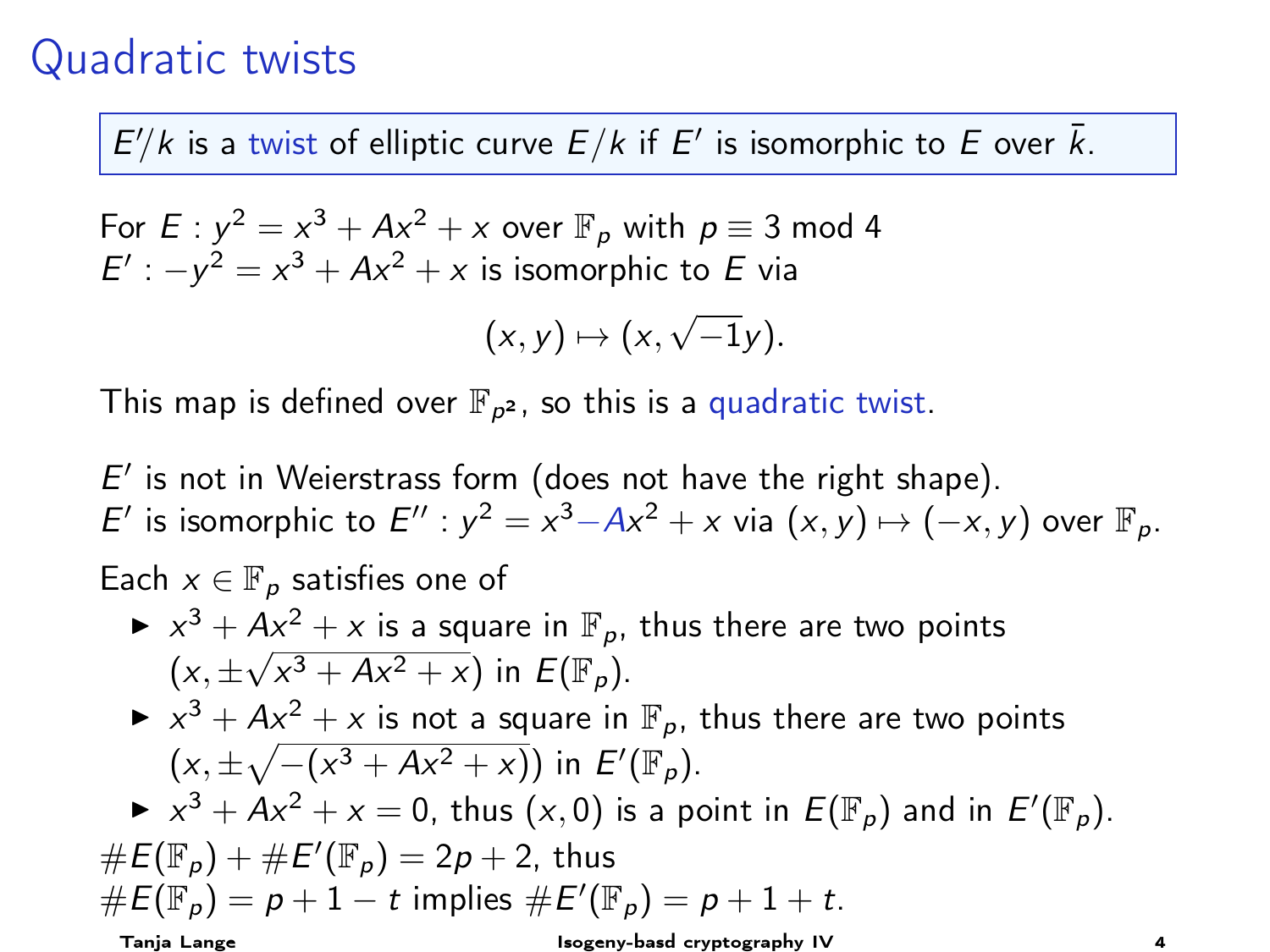# Isogenies and kernels

For any finite subgroup G of E, there exists a unique<sup>1</sup> separable i<mark>sogeny</mark>  $\varphi_{\bm{G}}\colon \bm{E}\to \bm{E'}$  with kernel  $\bm{G}.$ 

The curve E' is called  $E/G$ . ( $\approx$  quotient groups)

If G is defined over k, then  $\varphi_G$  and  $E/G$  are also defined over k.

 $1$ (up to isomorphism of  $E'$ )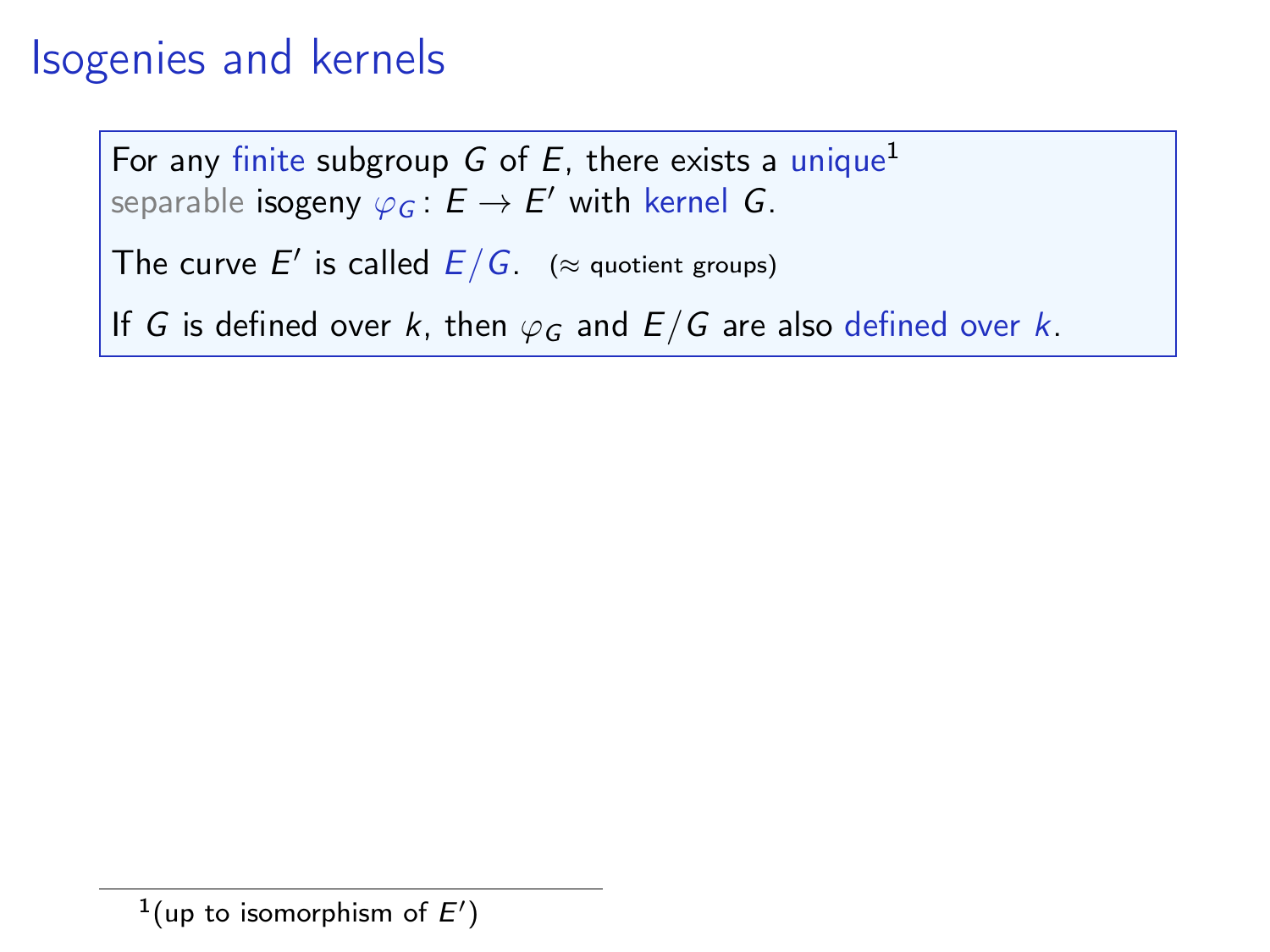# Isogenies and kernels

For any finite subgroup G of E, there exists a unique<sup>1</sup> separable i<mark>sogeny</mark>  $\varphi_{\bm{G}}\colon \bm{E}\to \bm{E'}$  with kernel  $\bm{G}.$ 

The curve E' is called  $E/G$ . ( $\approx$  quotient groups)

If G is defined over k, then  $\varphi_G$  and  $E/G$  are also defined over k.

Vélu '71: Formulas for computing  $E/G$  and evaluating  $\varphi_G$  at a point. Complexity:  $\Theta(\#G) \rightsquigarrow$  only suitable for small degrees.

 $1$ (up to isomorphism of  $E'$ )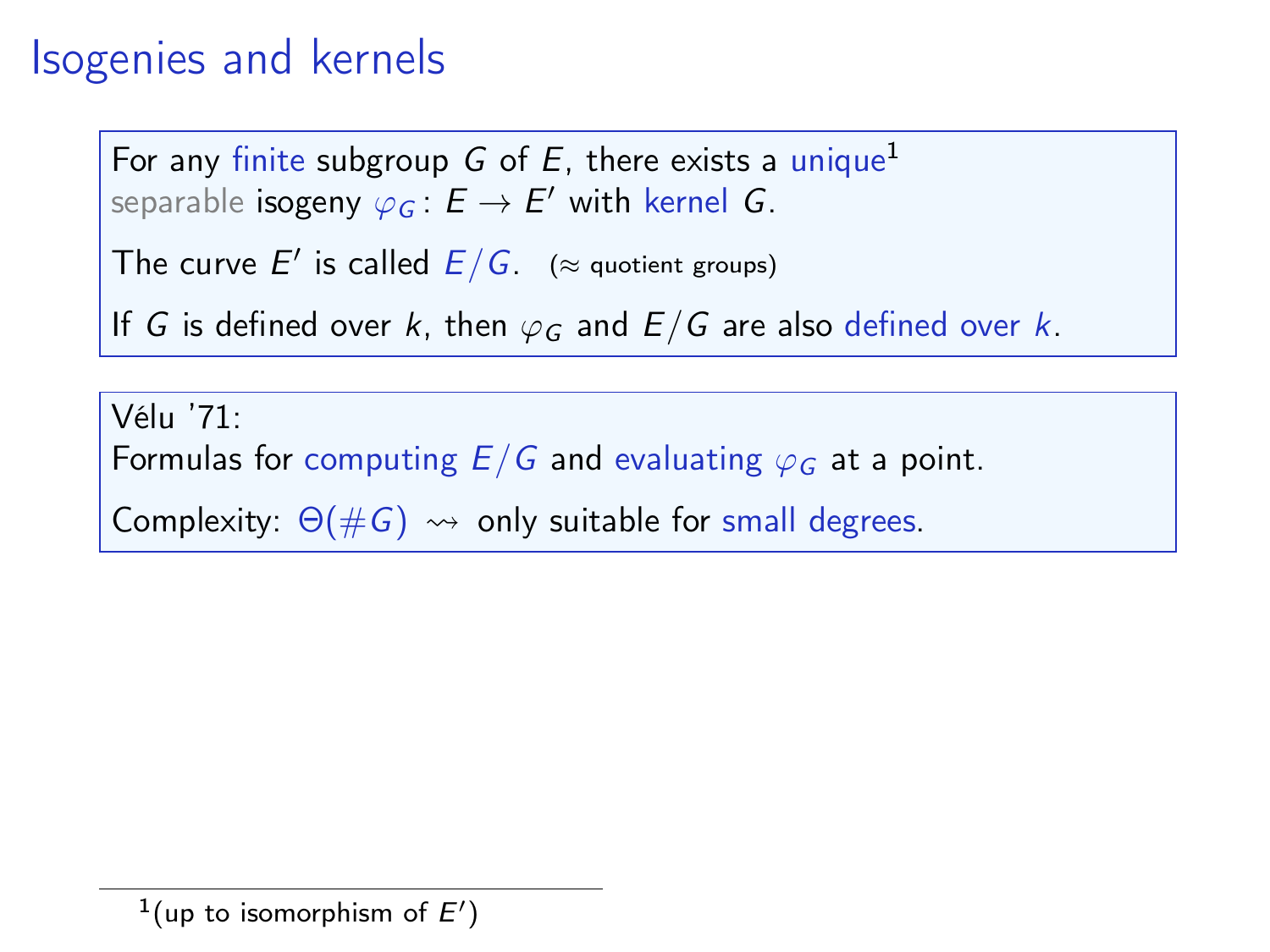# Isogenies and kernels

For any finite subgroup G of E, there exists a unique<sup>1</sup> separable i<mark>sogeny</mark>  $\varphi_{\bm{G}}\colon \bm{E}\to \bm{E'}$  with kernel  $\bm{G}.$ 

The curve E' is called  $E/G$ . ( $\approx$  quotient groups)

If G is defined over k, then  $\varphi_G$  and  $E/G$  are also defined over k.

Vélu '71: Formulas for computing  $E/G$  and evaluating  $\varphi_G$  at a point. Complexity:  $\Theta(\#G) \rightsquigarrow$  only suitable for small degrees.

Vélu operates in the field where the points in G live.

 $\rightsquigarrow$  need to make sure extensions stay small for desired G  $\rightsquigarrow$  this is why we use special p and curves with  $p + 1$  points!

Not all *k*-rational points of  $E/G$  are in the image of *k*-rational points on E; but  $\#E(k) = \#((E/G)(k)).$ 

 $1$ (up to isomorphism of  $E'$ )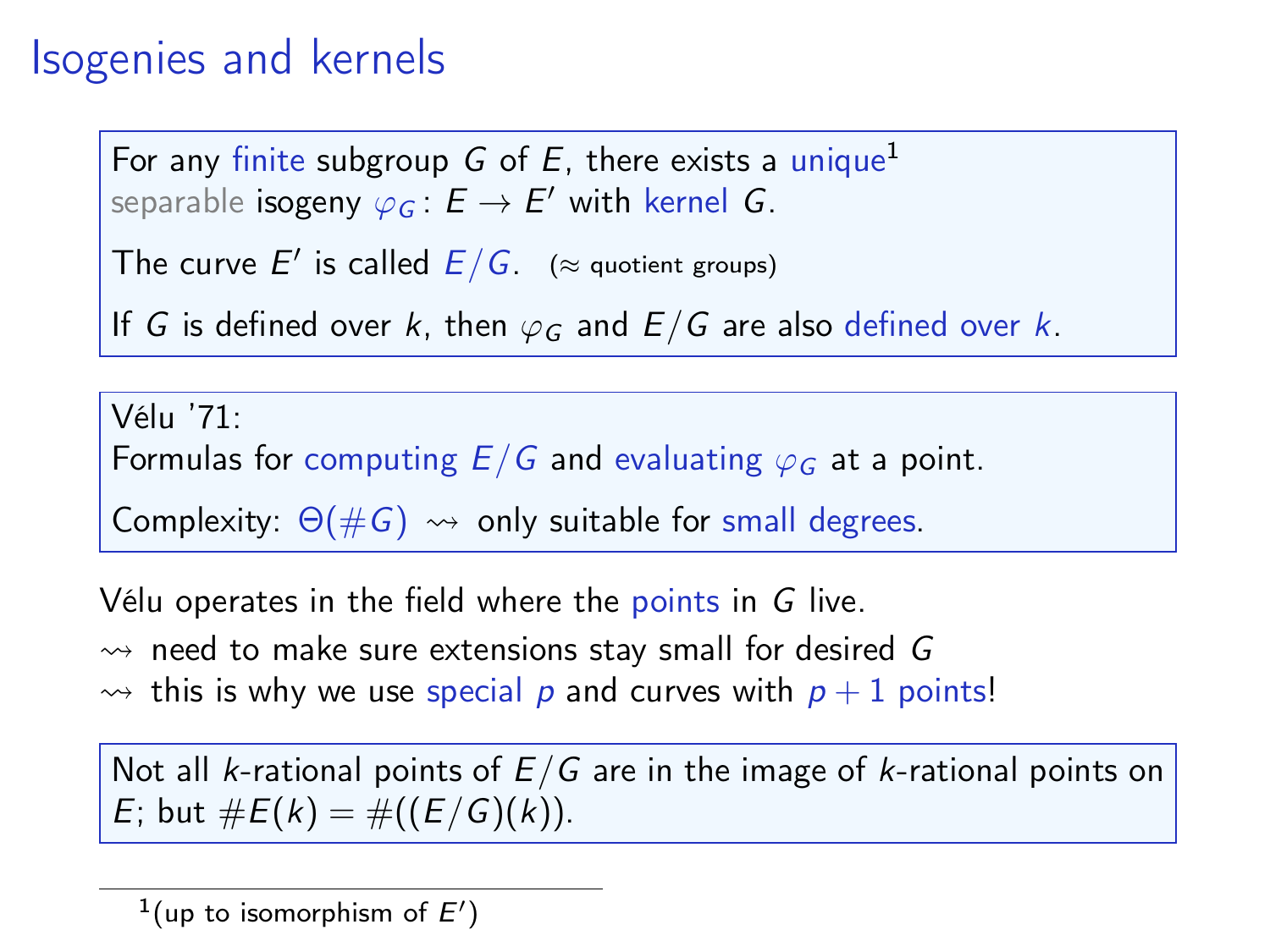# Vélu's formulas

Let P have prime order  $\ell$  on  $E_A$ . For  $1 \le i \le \ell$  let  $x_i$  be the x-coordinate of iP. Let  $\tau =$ t−1<br>∏  $i=1$  $x_i, \quad \sigma = \sum_{i=1}^{\ell-1}$  $i=1$  $\left(x_i-\frac{1}{x}\right)$ xi  $\Big), \quad f(x) = x$ t−1<br>∏  $i=1$  $xx_i - 1$  $\frac{1}{x-x_i}$ Then the  $\ell$ -isogeny with kernel  $\langle P \rangle$  is given by  $\varphi_{\ell} : E_A \to E_B, (x, y) \mapsto (f(x), c_0 y f'(x))$ where  $B=\tau(A-3\sigma)$ , and  $c_0^2=\tau$ .

Main operation is to compute the  $x_i$ , just some elliptic-curve additions. Note that  $(\ell - i)P = -iP$  and both have the same x-coordinate.

Implementations often use projective formulas to avoid (or delay) inversions.

Montgomery curves have efficient arithmetic using only x-coordinates. Tanja Lange Isogeny-basd cryptography IV 6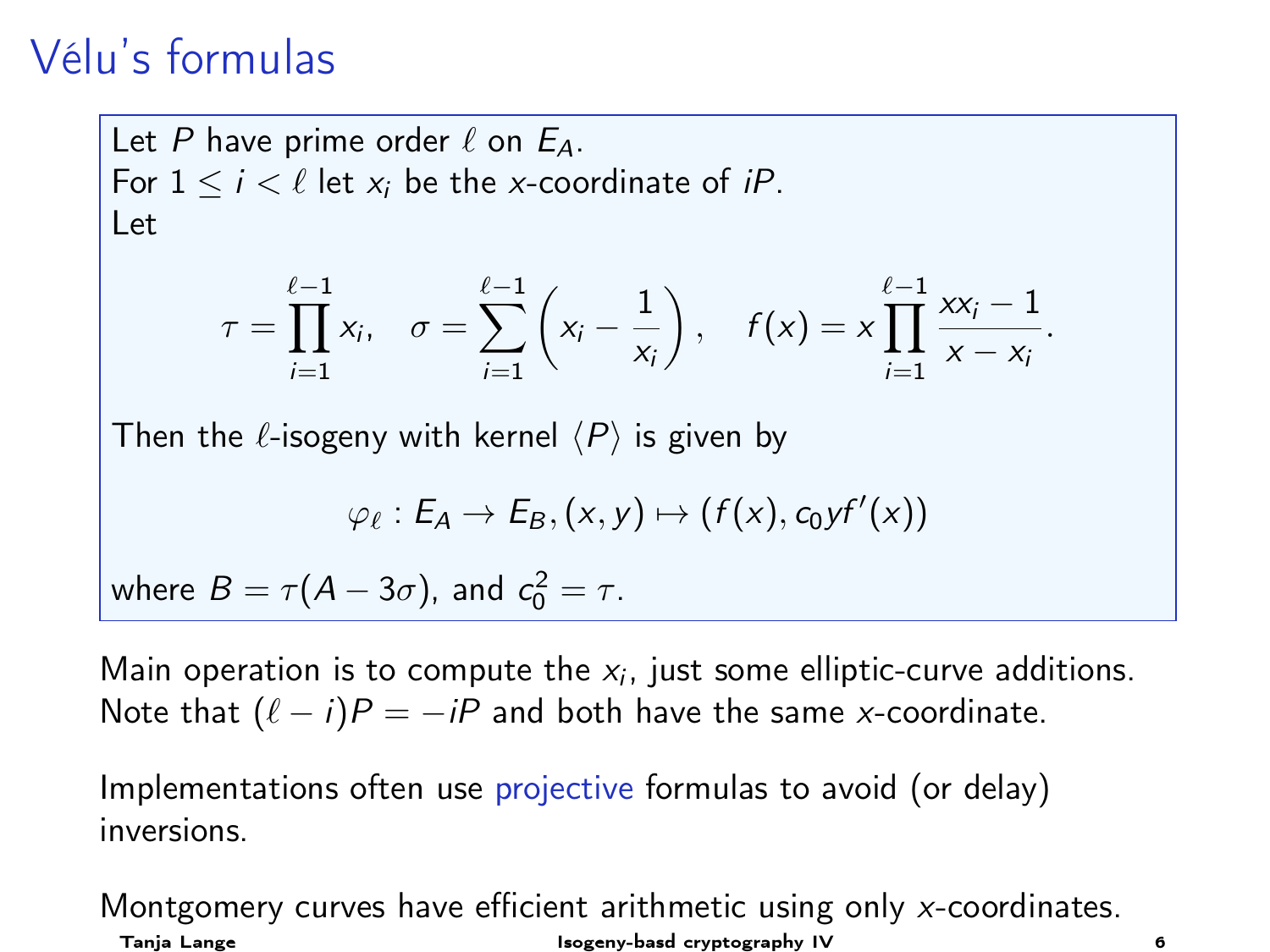# Graphs of elliptic curves



Nodes: Supersingular elliptic curves  $E_A$ :  $y^2 = x^3 + Ax^2 + x$  over  $\mathbb{F}_{419}$ .

Tanja Lange Isogeny-basd cryptography IV 7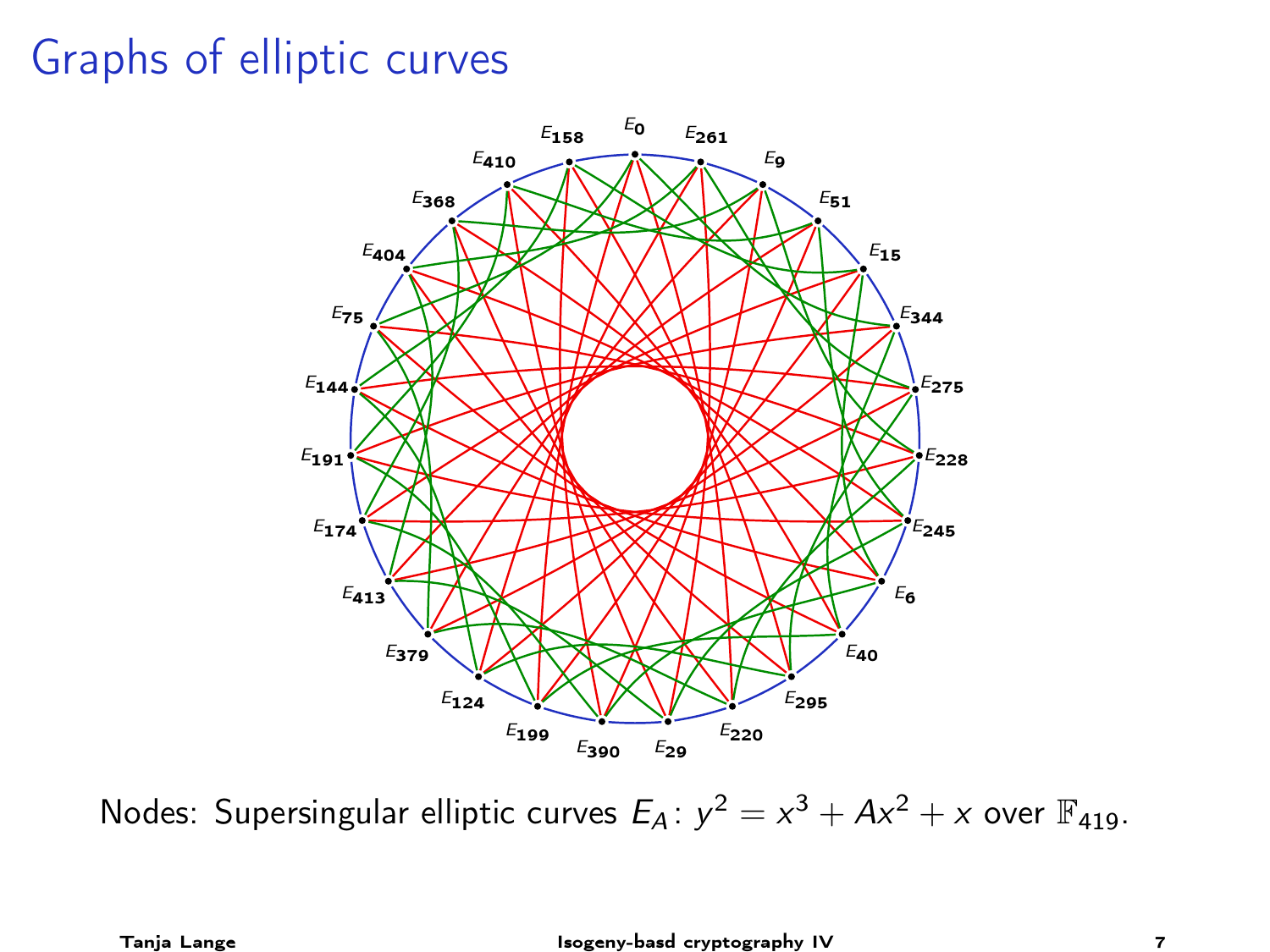# Graphs of elliptic curves



Nodes: Supersingular elliptic curves  $E_A$ :  $y^2 = x^3 + Ax^2 + x$  over  $\mathbb{F}_{419}$ . Each  $E_A$  on the left has  $E_{-A}$  on the right. Negative direction means: flip to twist, go positive direction, flip back.

Tanja Lange Isogeny-basd cryptography IV 7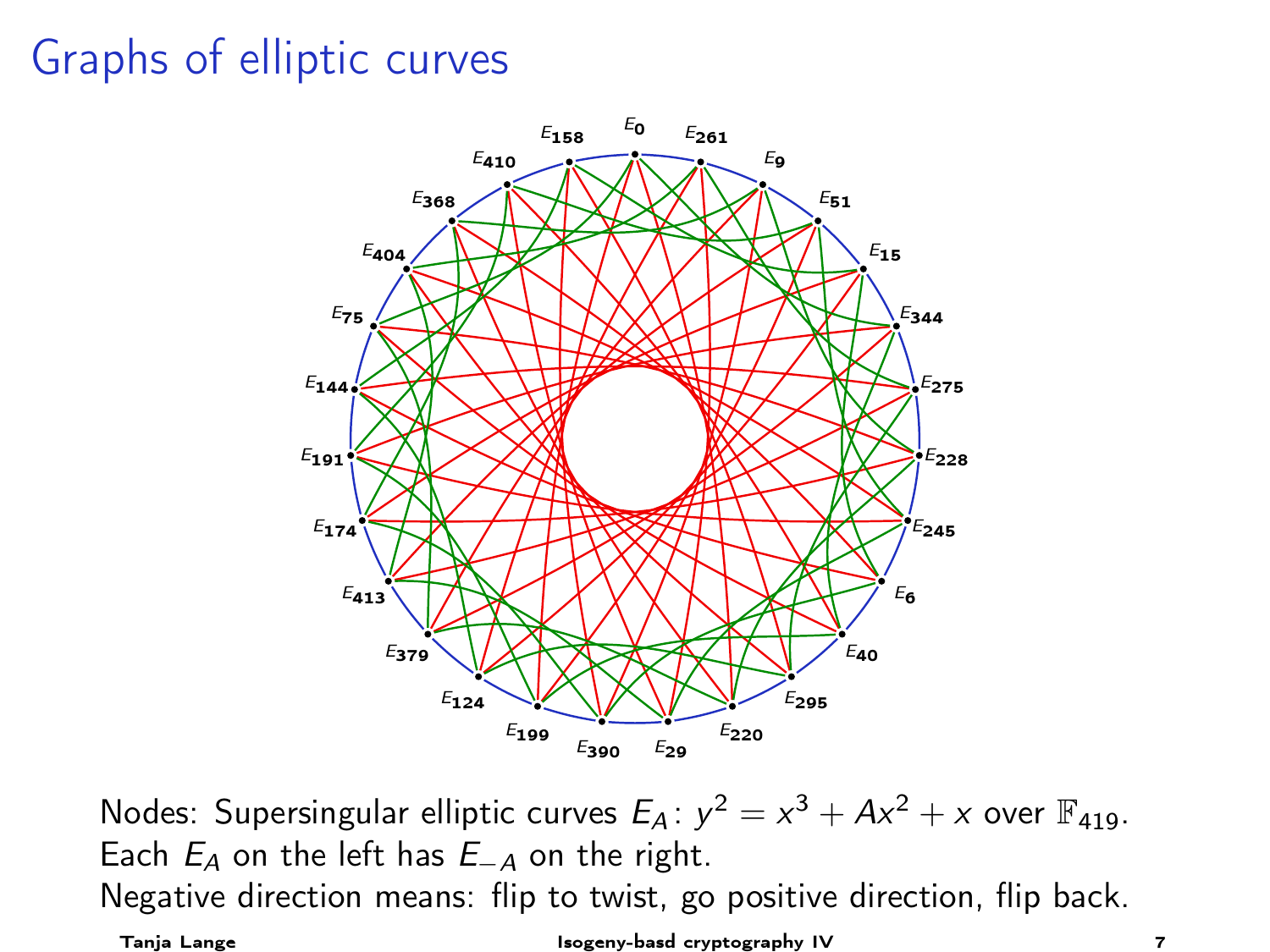## Class groups for supersingular curves over  $\mathbb{F}_p$

Let  $X = \{y^2 = x^3 + Ax^2 + x \text{ over } \mathbb{F}_p \text{ with } p+1 \text{ points}\}.$ All curves in X have  $\mathbb{F}_p$ -endomorphism ring  $\mathcal{O} = \mathbb{Z}[\sqrt{-p}]$ .

Let  $\pi$  the Frobenius endomorphism. Ideal in  $\mathcal O$  above  $\ell_i.$ 

 $\mathfrak{l}_i = (\ell_i, \pi - 1).$ 

Moving  $+$  in  $X$  with  $\ell_i$  isogeny  $\Longleftrightarrow$  action of  $\mathfrak{l}_i$  on  $X.$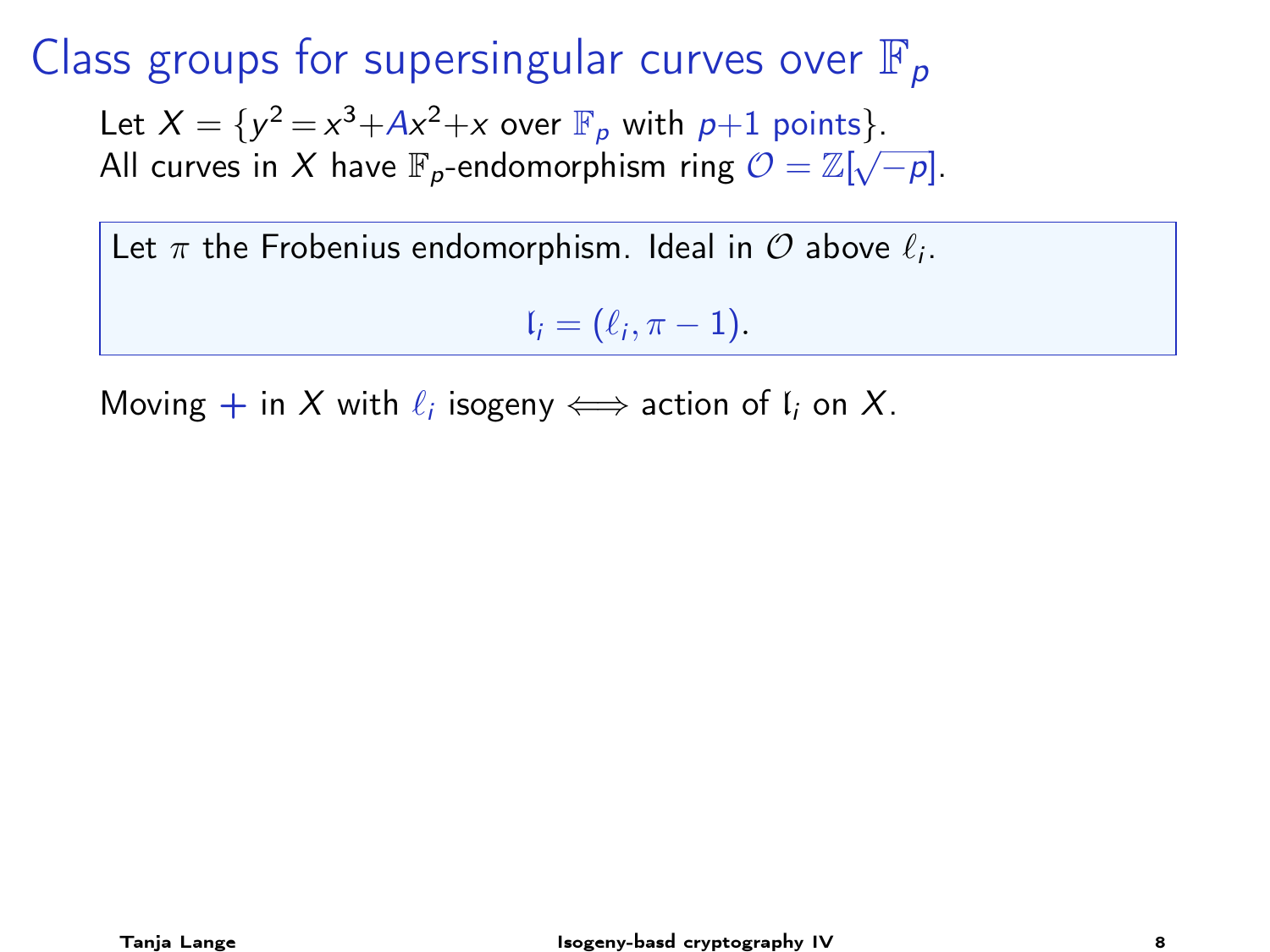# Class groups for supersingular curves over  $\mathbb{F}_p$

Let  $X = \{y^2 = x^3 + Ax^2 + x \text{ over } \mathbb{F}_p \text{ with } p+1 \text{ points}\}.$ All curves in X have  $\mathbb{F}_p$ -endomorphism ring  $\mathcal{O} = \mathbb{Z}[\sqrt{-p}]$ .

Let  $\pi$  the Frobenius endomorphism. Ideal in  $\mathcal O$  above  $\ell_i.$ 

 $\mathfrak{l}_i = (\ell_i, \pi - 1).$ 

Moving  $+$  in  $X$  with  $\ell_i$  isogeny  $\Longleftrightarrow$  action of  $\mathfrak{l}_i$  on  $X.$ 

More precisely: Subgroup corresponding to  $I_i$  is  $E[I_i] = E(\mathbb{F}_p)[\ell_i].$ (Note that ker( $\pi - 1$ ) is just the  $\mathbb{F}_p$ -rational points!)

Subgroup corresponding to  $\mathfrak{l}_i$  is

$$
E[\overline{l_i}] = \{P \in E[\ell_i] \mid \pi(P) = -P\}.
$$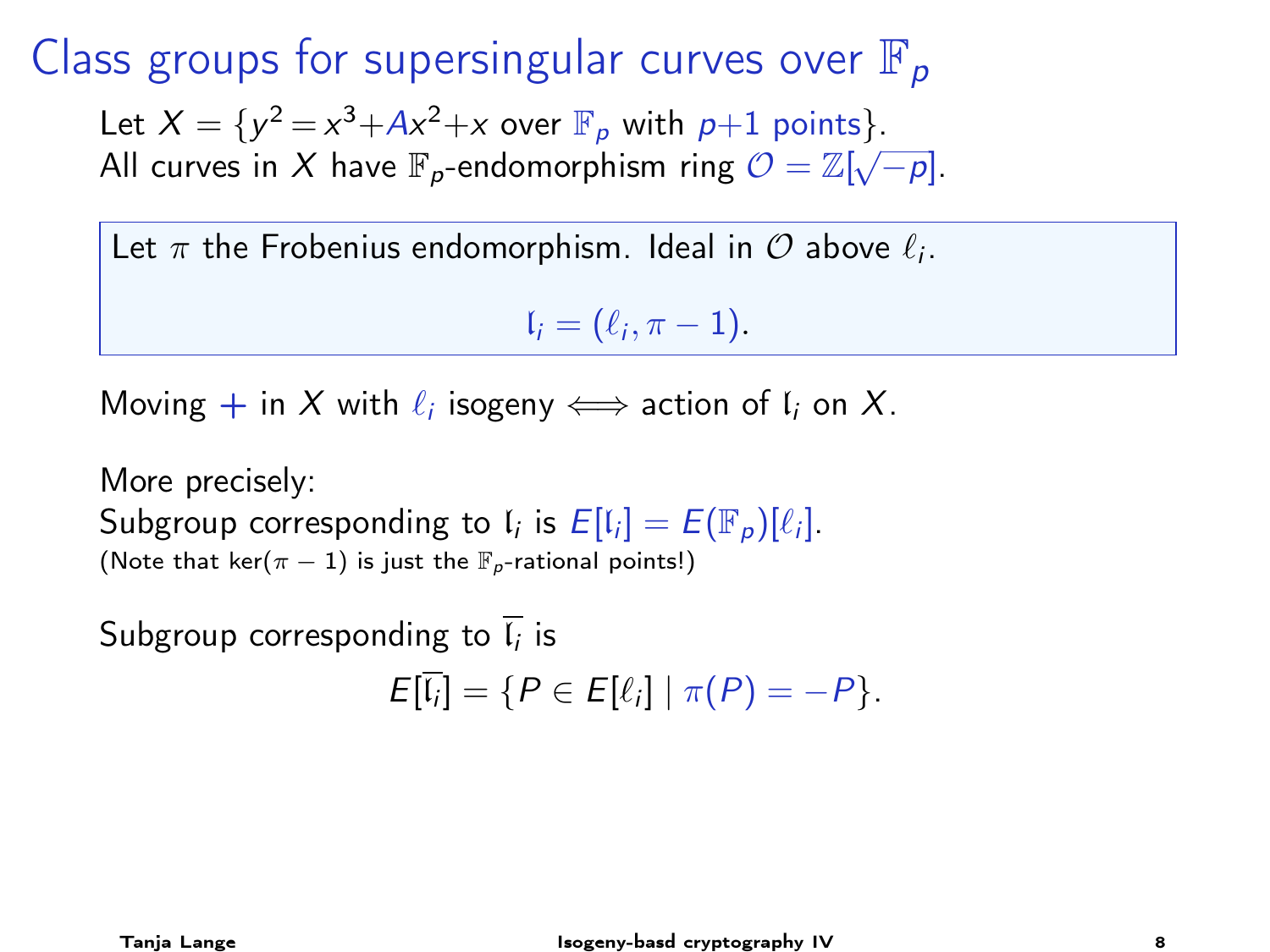# Class groups for supersingular curves over  $\mathbb{F}_p$

Let  $X = \{y^2 = x^3 + Ax^2 + x \text{ over } \mathbb{F}_p \text{ with } p+1 \text{ points}\}.$ All curves in X have  $\mathbb{F}_p$ -endomorphism ring  $\mathcal{O} = \mathbb{Z}[\sqrt{-p}]$ .

Let  $\pi$  the Frobenius endomorphism. Ideal in  $\mathcal O$  above  $\ell_i.$ 

$$
\mathfrak{l}_i=(\ell_i,\pi-1).
$$

Moving  $+$  in  $X$  with  $\ell_i$  isogeny  $\Longleftrightarrow$  action of  $\mathfrak{l}_i$  on  $X.$ 

More precisely: Subgroup corresponding to  $I_i$  is  $E[I_i] = E(\mathbb{F}_p)[\ell_i].$ (Note that ker( $\pi - 1$ ) is just the  $\mathbb{F}_p$ -rational points!)

Subgroup corresponding to  $\mathfrak{l}_i$  is

$$
E[\overline{l_i}] = \{P \in E[\ell_i] \mid \pi(P) = -P\}.
$$

For supersingular Montgomery curves over  $\mathbb{F}_p$ ,  $p \equiv 3 \text{ mod } 4$ 

$$
E[\overline{l_i}] = \{ (x, y) \in E[\ell_i] \mid x \in \mathbb{F}_p; y \notin \mathbb{F}_p \} \cup \{ \infty \}.
$$

Tanja Lange Isogeny-basd cryptography IV 8